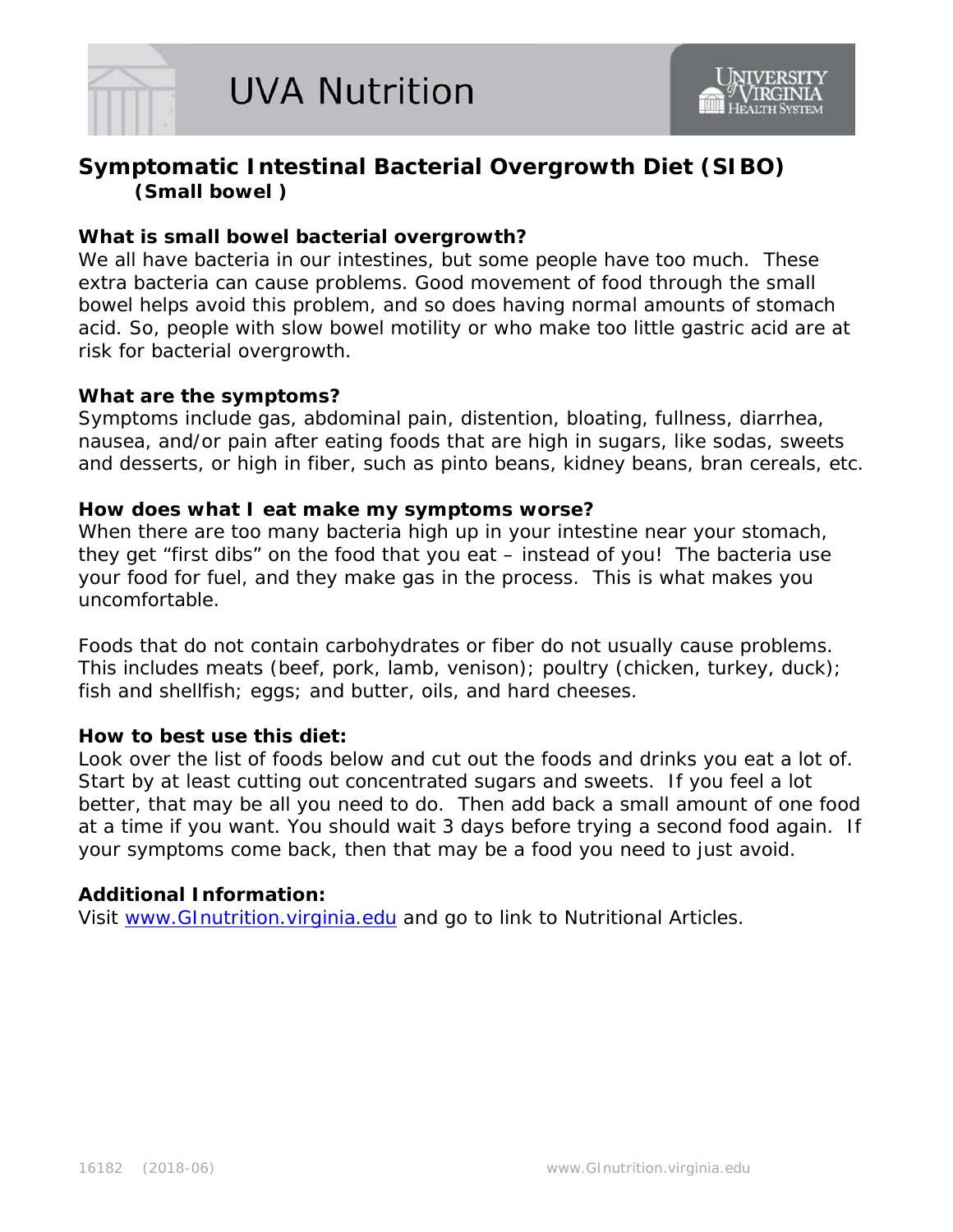| <b>KEEP EATING THESE FOODS:</b>     |                                                                                                                                                                                                                                                                                                                                                                                                                                                                                                                                                                                                        | <b>CUT OUT THESE FOODS:</b>                                                                                                                                                                                                                                                                                                                                                                                                                             |  |  |  |  |  |  |
|-------------------------------------|--------------------------------------------------------------------------------------------------------------------------------------------------------------------------------------------------------------------------------------------------------------------------------------------------------------------------------------------------------------------------------------------------------------------------------------------------------------------------------------------------------------------------------------------------------------------------------------------------------|---------------------------------------------------------------------------------------------------------------------------------------------------------------------------------------------------------------------------------------------------------------------------------------------------------------------------------------------------------------------------------------------------------------------------------------------------------|--|--|--|--|--|--|
| Protein Foods (meat, fish, poultry) |                                                                                                                                                                                                                                                                                                                                                                                                                                                                                                                                                                                                        |                                                                                                                                                                                                                                                                                                                                                                                                                                                         |  |  |  |  |  |  |
|                                     | Beef, pork, lamb, chicken, turkey,                                                                                                                                                                                                                                                                                                                                                                                                                                                                                                                                                                     | All allowed!<br>$\bullet$                                                                                                                                                                                                                                                                                                                                                                                                                               |  |  |  |  |  |  |
|                                     | duck, fish, shellfish, eggs, milk                                                                                                                                                                                                                                                                                                                                                                                                                                                                                                                                                                      |                                                                                                                                                                                                                                                                                                                                                                                                                                                         |  |  |  |  |  |  |
|                                     | <b>Plant protein foods</b><br>Tofu, tempeh, unsweetened peanut                                                                                                                                                                                                                                                                                                                                                                                                                                                                                                                                         |                                                                                                                                                                                                                                                                                                                                                                                                                                                         |  |  |  |  |  |  |
|                                     | butter, unsweetened almond butter,<br>nuts and seeds (1oz or less per<br>serving)                                                                                                                                                                                                                                                                                                                                                                                                                                                                                                                      | Dried beans such as black, pinto,<br>kidney, refried, Lima, lentils, etc.<br>Nuts and seeds in servings bigger<br>than 1oz (a small handful)<br>Sweetened nut butters                                                                                                                                                                                                                                                                                   |  |  |  |  |  |  |
|                                     | <b>Grains</b>                                                                                                                                                                                                                                                                                                                                                                                                                                                                                                                                                                                          |                                                                                                                                                                                                                                                                                                                                                                                                                                                         |  |  |  |  |  |  |
| $\bullet$                           | Breads: sandwich, pita, rolls, biscuits,<br>naan, bagels, English muffins, corn<br>bread, tortillas, bread sticks<br>Starches: pasta, noodles, rice, bread<br>stuffing<br>Unsweetened breakfast cereals:<br>Cheerios, Corn Flakes, Total, Rice<br>Crispies, Chex, Special K, Kix<br>Hot unsweetened cereals: oatmeal,<br>Cream of Wheat/farina, cream of rice,<br>grits<br>Breakfast breads: pancakes and<br>waffles (without syrup-both regular<br>and sugar free), plain, corn, and<br>English muffins, rice cakes<br>Snack foods: crackers (saltines, club,<br>soda, matzo), cheese nips, goldfish, | High fiber cereals (any that contain 2<br>or more grams of fiber per serving):<br>All-Bran, oatmeal, granola, any<br>whole grain cereal<br>Cereals with dried fruits, coconut,<br>$\bullet$<br>nuts or seeds<br>Sweetened cereals and kids' cereals<br>such as: Honey Nut Cheerios, Cocoa<br>Puffs, Frosted Flakes, Fruit Loops,<br>etc.<br>Bran, faro, barley, brown rice, wild<br>$\bullet$<br>rice, quinoa<br>Bran muffins, granola bars, fiber bars |  |  |  |  |  |  |
|                                     | potato chips<br><b>Fruits</b>                                                                                                                                                                                                                                                                                                                                                                                                                                                                                                                                                                          |                                                                                                                                                                                                                                                                                                                                                                                                                                                         |  |  |  |  |  |  |
|                                     | No more than 1/2 cup applesauce daily                                                                                                                                                                                                                                                                                                                                                                                                                                                                                                                                                                  | All dried or candied fruits (raisins,                                                                                                                                                                                                                                                                                                                                                                                                                   |  |  |  |  |  |  |
|                                     | OR 1 small piece of fresh fruit daily.<br>Talk to your Registered Dietitian<br>about whether you should cut fruit<br>out altogether when starting this diet.                                                                                                                                                                                                                                                                                                                                                                                                                                           | dates, Craisins, figs, banana chips,<br>mango, pineapple, prunes)<br>All fruit juices and fruit drinks<br>Blended smoothies with fruit such as<br>freshly prepared smoothies<br>Canned fruit in its own juice or syrup                                                                                                                                                                                                                                  |  |  |  |  |  |  |
|                                     | <b>Vegetables</b>                                                                                                                                                                                                                                                                                                                                                                                                                                                                                                                                                                                      |                                                                                                                                                                                                                                                                                                                                                                                                                                                         |  |  |  |  |  |  |
|                                     | Starchy vegetables (no more than 1/2<br>cup at a meal): white potato,<br>butternut squash<br>Non-starchy vegetables (no more<br>than 1/2 cup at a meal): green beans,<br>carrots, spinach, kale & other greens,<br>tomato                                                                                                                                                                                                                                                                                                                                                                              | High fiber or sugar vegetables:<br>artichokes, asparagus, beets,<br>broccoli, Brussels sprouts, cabbage,<br>cauliflower, corn, fennel, garlic,<br>green peppers, leeks, okra, onions,<br>peas, shallots, sweet potato, tomato<br>paste                                                                                                                                                                                                                  |  |  |  |  |  |  |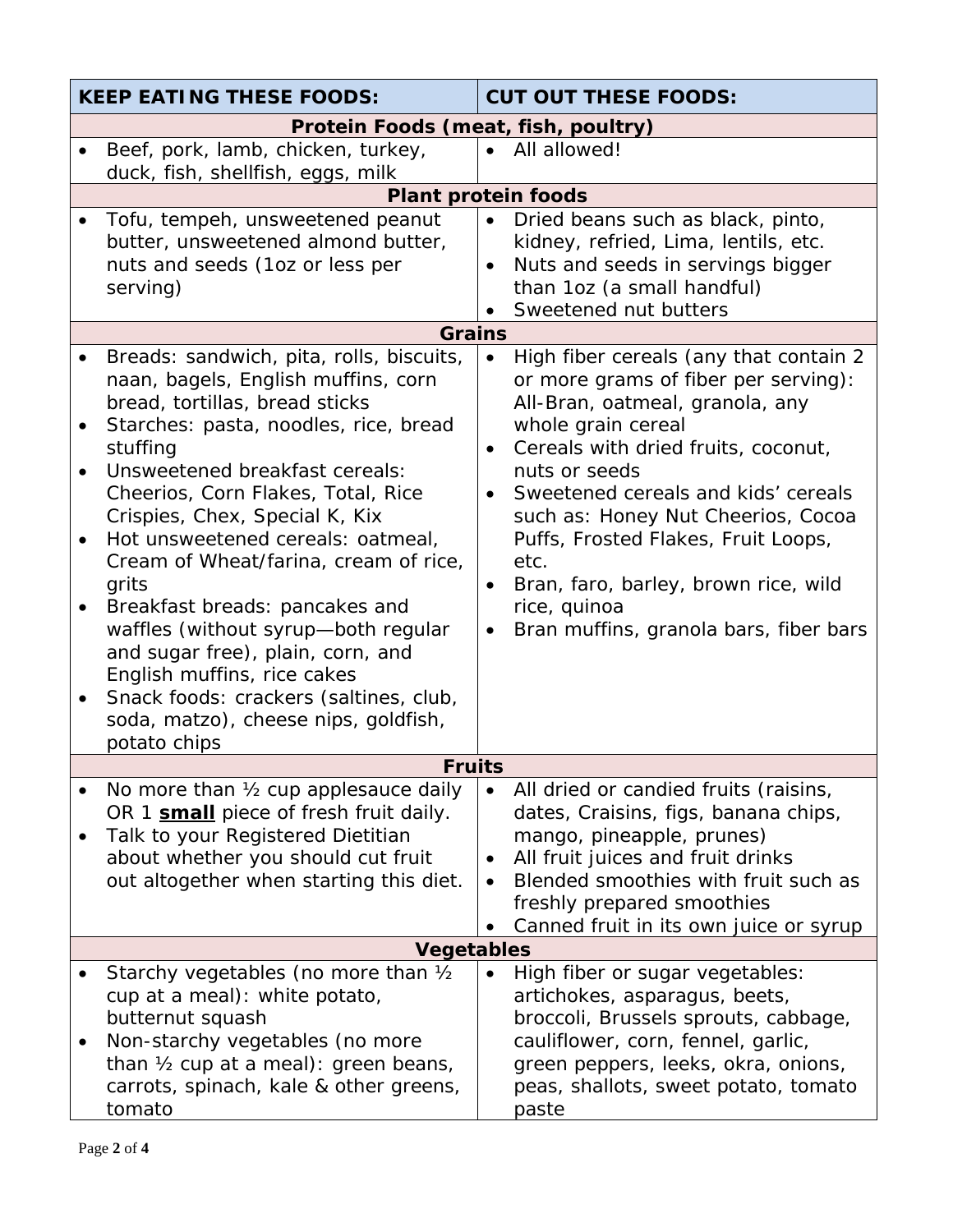| Dairy                                                                                   |           |                                                                                 |
|-----------------------------------------------------------------------------------------|-----------|---------------------------------------------------------------------------------|
| Plain milk, plain yogurt, plain kefir,<br>cottage cheese, hard cheeses, soft<br>cheeses | $\bullet$ | Sweetened milk drinks: chocolate<br>milk, strawberry milk, Yoo-hoo,<br>Ovaltine |
|                                                                                         |           | Carnation Instant Breakfast or store                                            |
|                                                                                         |           | brand equivalent<br>Hot cocoa such as Swiss Miss                                |
|                                                                                         |           | Flavored yogurts such as Yoplait or                                             |
|                                                                                         |           | similar, sweetened kefir                                                        |
| <b>Beverages (nondairy)</b>                                                             |           |                                                                                 |
| Water!                                                                                  |           | All fruit juices and fruit drinks like                                          |
| Diet sodas                                                                              |           | Kool-Aid or Gatorade (including G2)                                             |
| Unsweetened tea or tea sweetened                                                        |           | Regular soda, sweet tea made with                                               |
| with Splenda, Equal, Sweet N Low, or                                                    |           | sugar                                                                           |
| Stevia                                                                                  | $\bullet$ | Blended smoothies with fruit such as                                            |
|                                                                                         |           | Odwalla, Naked, or freshly prepared<br>smoothies                                |
|                                                                                         |           | Ensure, Boost, or store brand                                                   |
|                                                                                         |           | equivalents                                                                     |
|                                                                                         |           | Flavored (such as vanilla) soy or                                               |
|                                                                                         |           | other cow's milk alternatives                                                   |
|                                                                                         |           | Sweetened coffee drinks such as                                                 |
|                                                                                         |           | vanilla lattes or Starbucks                                                     |
|                                                                                         |           | Frappuccinos, etc.                                                              |
|                                                                                         |           | Hot cocoa such as Swiss Miss                                                    |
| <b>Sweets</b>                                                                           |           |                                                                                 |
| Avoid all.                                                                              |           | Cakes, cookies, candies, pies,                                                  |
|                                                                                         |           | donuts, pastries, chocolate                                                     |
|                                                                                         |           | Ice cream, sherbet, popsicles, Italian                                          |
|                                                                                         |           | ice, frozen yogurt                                                              |
|                                                                                         |           | Jell-O or gelatin desserts (regular<br>and sugar free), Cool Whip               |
|                                                                                         | $\bullet$ | Trail mix (dried fruit, seeds, nuts,                                            |
|                                                                                         |           | coconut, granola, chocolate, etc.)                                              |
| <b>Condiments and sweeteners</b>                                                        |           |                                                                                 |
| Mayonnaise, mustard, salad dressings                                                    |           | Jams and jellies (regular and sugar                                             |
| that do not contain any of the                                                          |           | free)                                                                           |
| ingredients to the right, oil, vinegar                                                  |           | Honey, agave, Karo syrup, molasses,                                             |
| Splenda, Equal, Sweet N Low, Stevia                                                     |           | brown rice syrup, granulated (white)                                            |
|                                                                                         |           | sugar, brown sugar, maple syrup,                                                |
|                                                                                         |           | pancake syrup (including sugar free                                             |
|                                                                                         |           | and fruit flavored)<br>Ketchup made with high fructose                          |
|                                                                                         |           | corn syrup                                                                      |
|                                                                                         |           | Tomato paste                                                                    |
|                                                                                         |           |                                                                                 |